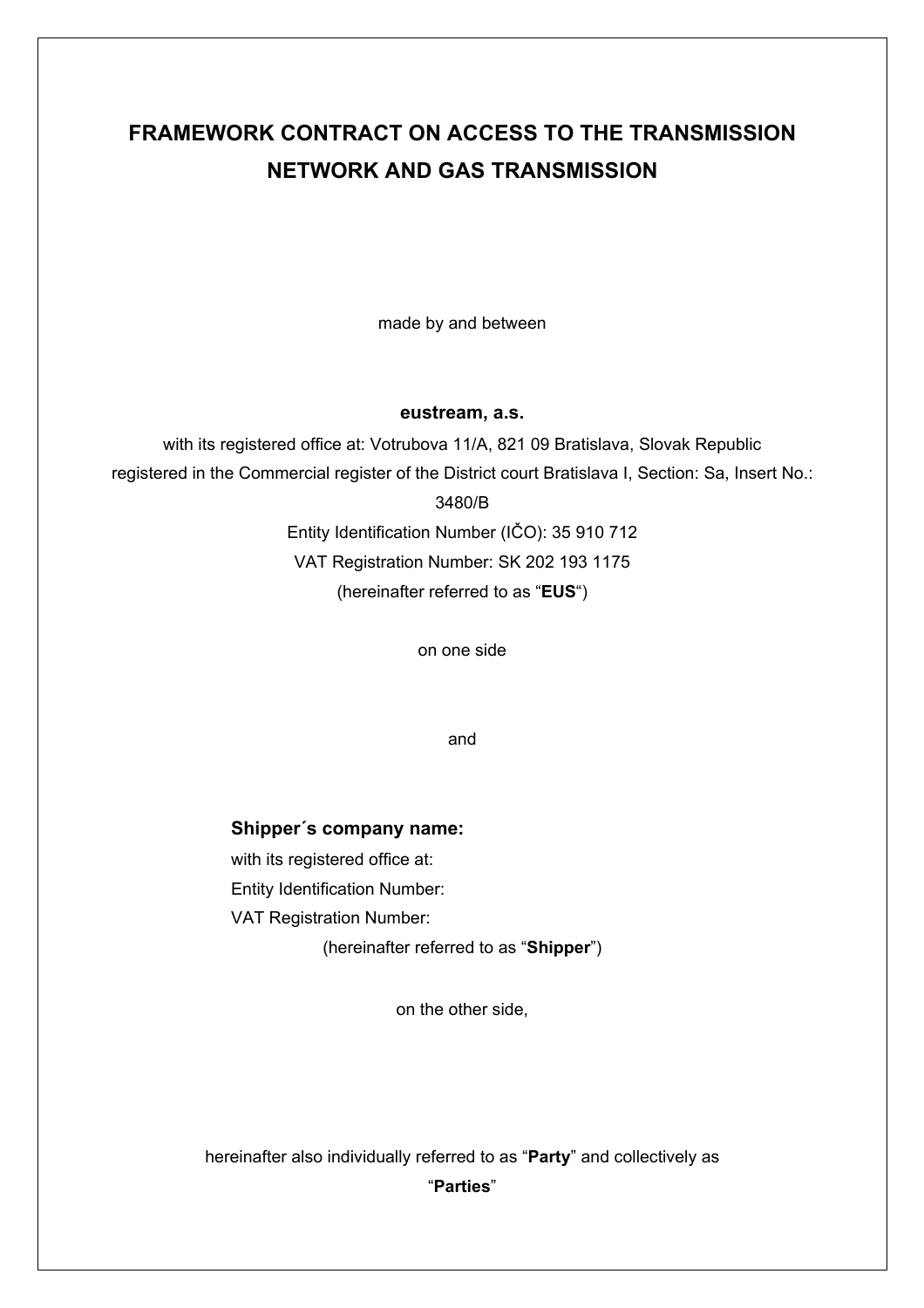#### **Preamble**

EUS as a transmission system operator is providing for shippers the transmission of Natural gas through the EUS transmission system from entry points to exit points. Now, both Parties have agreed that they will enter into a framework contract on access to the transmission network and gas transmission (hereinafter referred to as the **"Contract"**), as follows:

### **Article 1 Definitions**

An integral part of this Contract and the Individual Contract is the applicable Operational order as defined below. The terms defined therein shall have the same meaning in this Contract.

Further, the below terms used in this Contract shall have the following meaning:

- 1.1. **"Booked daily transmission capacity"**: the individual within-day, daily, monthly or annual capacities at the Entry points and the Exit points requested within the validity of this Contract by the Shipper. The Booked daily transmission capacity shall be requested in the particular individual Request for transmission and granted by EUS to the Shipper in the particular individual Confirmation on capacity granting.
- 1.2. **"Confirmation on capacity granting"**: confirmation of transmission capacity granting by EUS to the Shipper as defined by the Operational order. For the purpose of this Contract, Confirmation on capacity granting shall contain at least following parameters: Entry/Exit point(s), the date of transmission commencement and the date of transmission termination, Booked daily firm/interruptible transmission capacity at the respective Entry/Exit point(s), the respective tariff rate(s) and the rate(s) of Gas for operational needs.
- 1.3. **"Day"**: a Gas Day as defined by the Operational Order.
- 1.4. **"Entry point(s)"**: the entry point(s) to the EUS transmission system as defined by Article 3.1.1. of the Operational order, requested by the Shipper in the particular individual Request for transmission and confirmed by EUS in the particular individual Confirmation on capacity granting.
- 1.5. **"Exit point(s)"**: the exit point(s) of the EUS transmission system as defined by Article 3.1.2. of the Operational order, requested by the Shipper in the particular individual Request for transmission and confirmed by EUS in the particular individual Confirmation on capacity granting.
- 1.6. **"Gas"** or **"Natural gas"**: mixture of hydrocarbons comprising mainly of methane in gaseous state and non-combustible gases in gaseous state prepared for transmission by pipeline.
- 1.7. **"Gas market rules"**: the applicable decree of the Regulatory Office for Network Industries of the Slovak Republic which lays down the rules for functioning of the internal electricity market and rules for functioning of the internal gas market (at present the Decree of the Regulatory Office for Network Industries of the Slovak Republic No. 24/2013 Coll.).

*ver. 7.11.2019* 2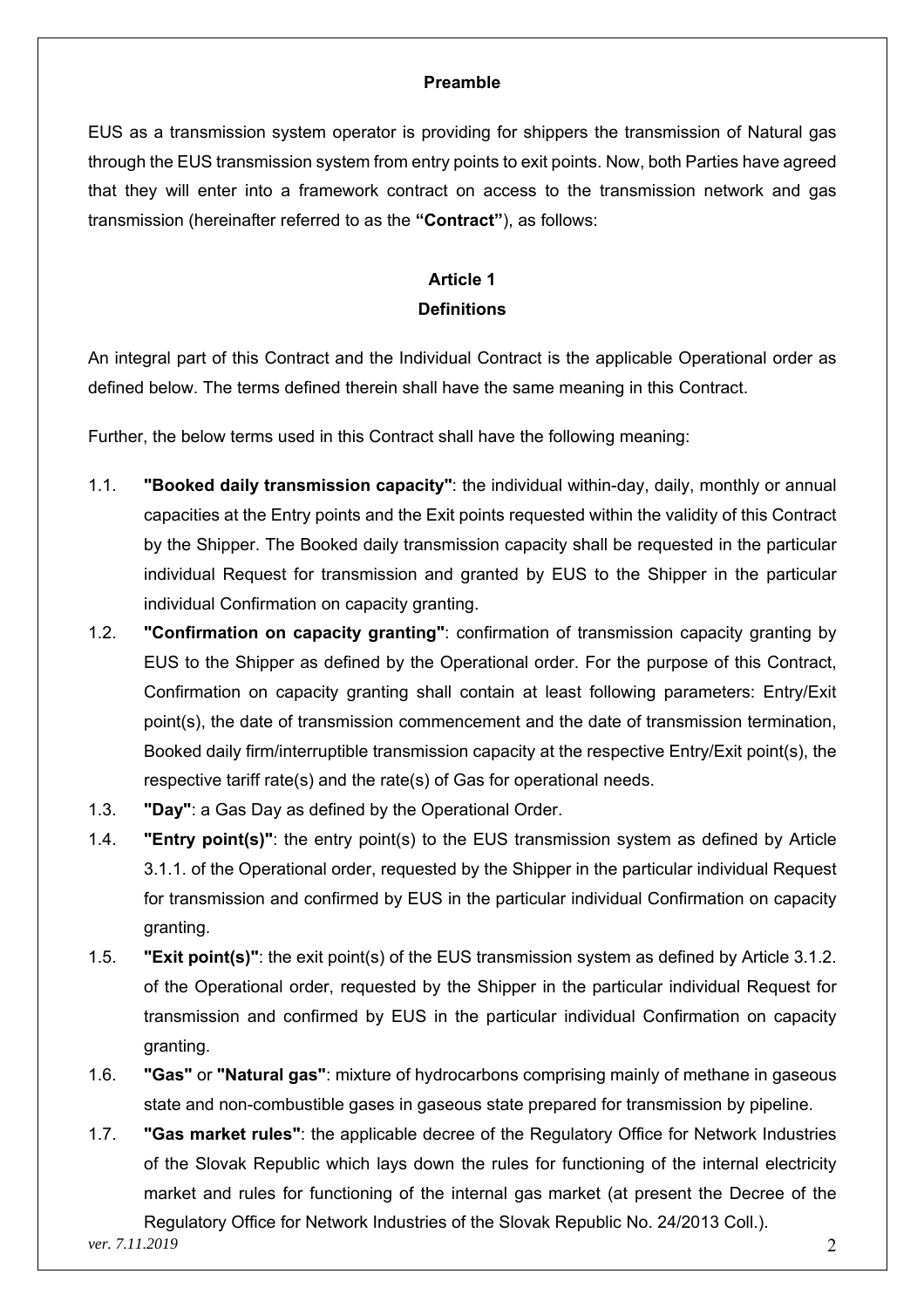- 1.8. **"Interconnection point"**: any of the Entry or the Exit points. The measuring and/or determining of quantity and quality of delivered Gas at the Interconnection point shall be carried out at the Metering stations in compliance with procedures determined under Interconnection agreements and/or technical and operational agreements concluded between EUS and the adjacent system operator at the Interconnection point.
- 1.9. **"Metering station"**: the metering station owned by relevant system operator. The Metering station shall be used for measuring the quantity and/or for determining the quality of delivered Natural gas relevant for the Interconnection point.
- 1.10. **"Month"**: period of time beginning at 6:00 on the first day of a calendar month till 6:00 of the first day of the next calendar month.
- 1.11. **"Operational order"**: the applicable Operational order of the regulated entity EUS as the transmission system operator, approved by the Office for Regulation of Network Industries of the Slovak Republic and published on the official EUS website. The Operational order represents an integral part of this Contract as Annex 1.
- 1.12. **"Price decision"**: EUS price list approved and issued by the Office for Regulation of Network Industries of the Slovak Republic valid for the respective capacity booking process.
- 1.13. **"Request for transmission"**: a binding Request as defined by the Operational order.
- 1.14. **"Shipper code"**: a distinctive alphanumerical identifier used for identifying individual shippers at upstream and/or downstream side of Interconnection points.
- 1.15. **"Time"**: any reference to time shall be construed as CET (Central European Time). Any Time information is written in 24-hour format.
- 1.16. **"Transmission fee"**: respective payment for access to the transmission network and gas transmission from Entry points to Exit points.
- 1.17. **"Upstream-Downstream pair"**: pair pertinent to upstream/downstream shipper that delivers/takes over Gas with specified quantity at an Interconnection point.

The numbering convention used in the Contract and or Individual Contract is that in which the comma (,) is used to indicate multiples of a thousand and the full stop (.) is used to indicate a decimal point.

#### **Article 2**

#### **Subject-matter of the Contract and Individual Contract**

- 2.1. The subject-matter of this Contract is (i) the determination of the terms and conditions which shall apply to the transmission of Natural gas performed on the basis of individual contracts (hereinafter referred to as "**Individual Contract**") and (ii) the rules for conclusion of such Individual Contracts.
- 2.2. The subject-matter of an Individual Contract is the provision of access to the transmission network and transmission of Natural gas from the Entry points to the Exit points.
- 2.3. Each Individual Contract consists of particular individual Request for transmission and particular individual Confirmation on capacity granting. The Individual Contract is concluded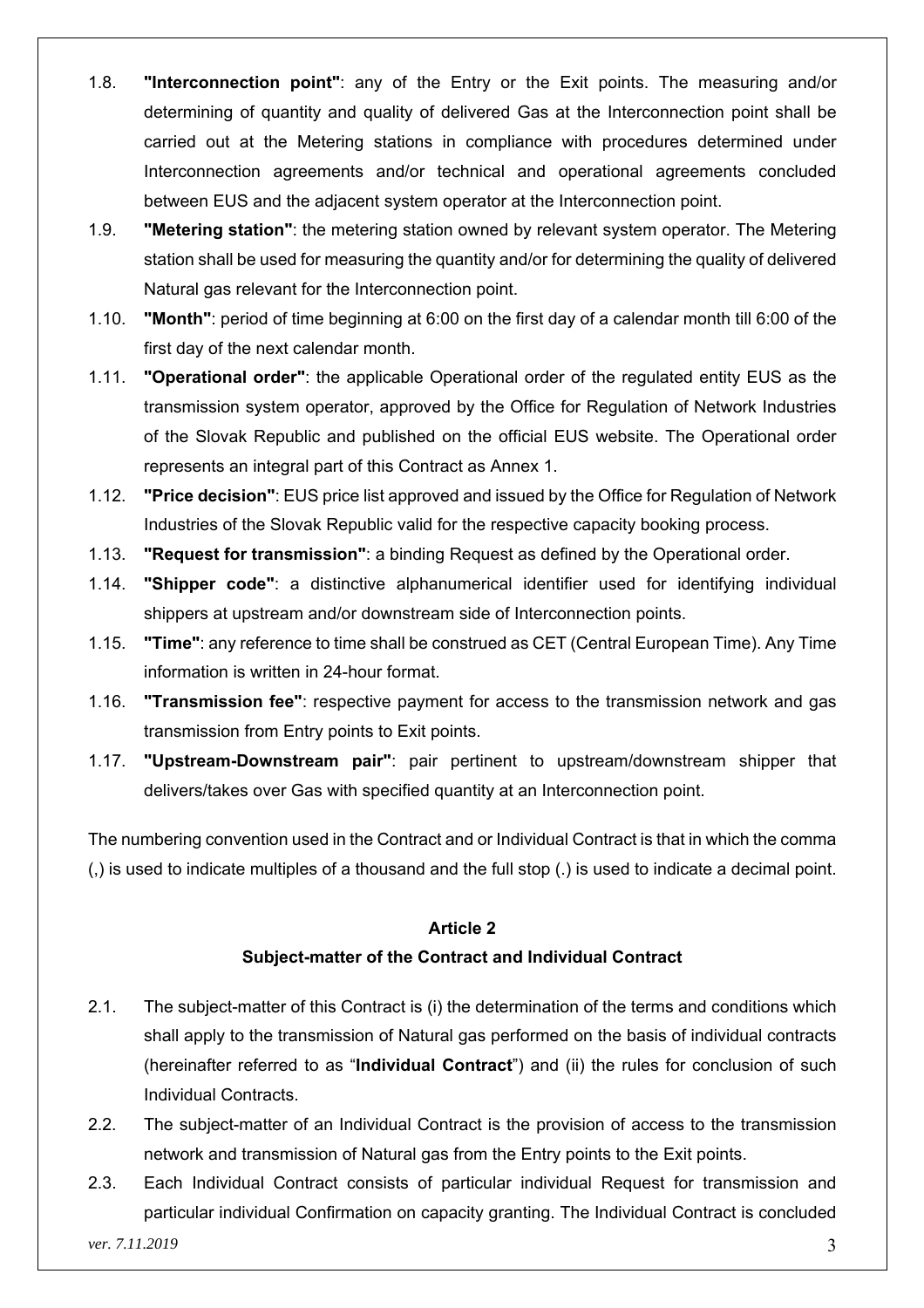between the Parties upon delivery of the individual Confirmation on capacity granting to the Shipper.

- 2.4. The rights and obligations of the Parties arising from and/or related to the Individual Contract are governed by and construed in accordance with this Contract, the applicable Operational order, the Technical conditions, the Price decision, the Gas market rules and other applicable generally binding legal regulations.
- 2.5. The respective provisions of the Operational order, the Technical conditions, the Price decision, the Gas market rules and other applicable generally binding legal regulations shall apply to the rights and obligations of the Parties arising from and/or related to this Contract.

#### **Article 3**

#### **Transmission quantity**

- 3.1. EUS shall provide to the Shipper the Booked daily transmission capacities at the Entry points and at the Exit points as specified in the particular Individual Contract.
- 3.2. Both Parties shall immediately inform each other about all events which might cause necessary unforeseen changes of the daily quantities or temporary interruption/limitation of the transmission. This applies also for the events of Force Majeure.

#### **Article 4**

#### **Allocation of the transmission capacity**

#### **4.1. Allocation of transmission capacity at the EU Interconnection points**

- 4.1.1. The Shipper may request the transmission capacity by means of standard capacity products in electronic form via auctioning platform applied at the particular Interconnection point.
- 4.1.2. The successful bid submitted in the auction shall be considered as individual Request for transmission and notification on allocation of the transmission capacity to the Shipper by the auctioning platform provider shall be considered as Confirmation on capacity granting. Only the Confirmation on capacity granting delivered by EUS to the Shipper shall be considered binding.
- 4.1.3. In case of failure of the auctioning platform, EUS may offer the standard capacity products using the procedure of allocation of the transmission capacities applied at the Interconnection points to/from third countries and entry/exit domestic point.
- 4.1.4. The above does not prejudice the application of other respective provisions of the Operational order dealing with the allocation of transmission capacity at the EU Interconnection points.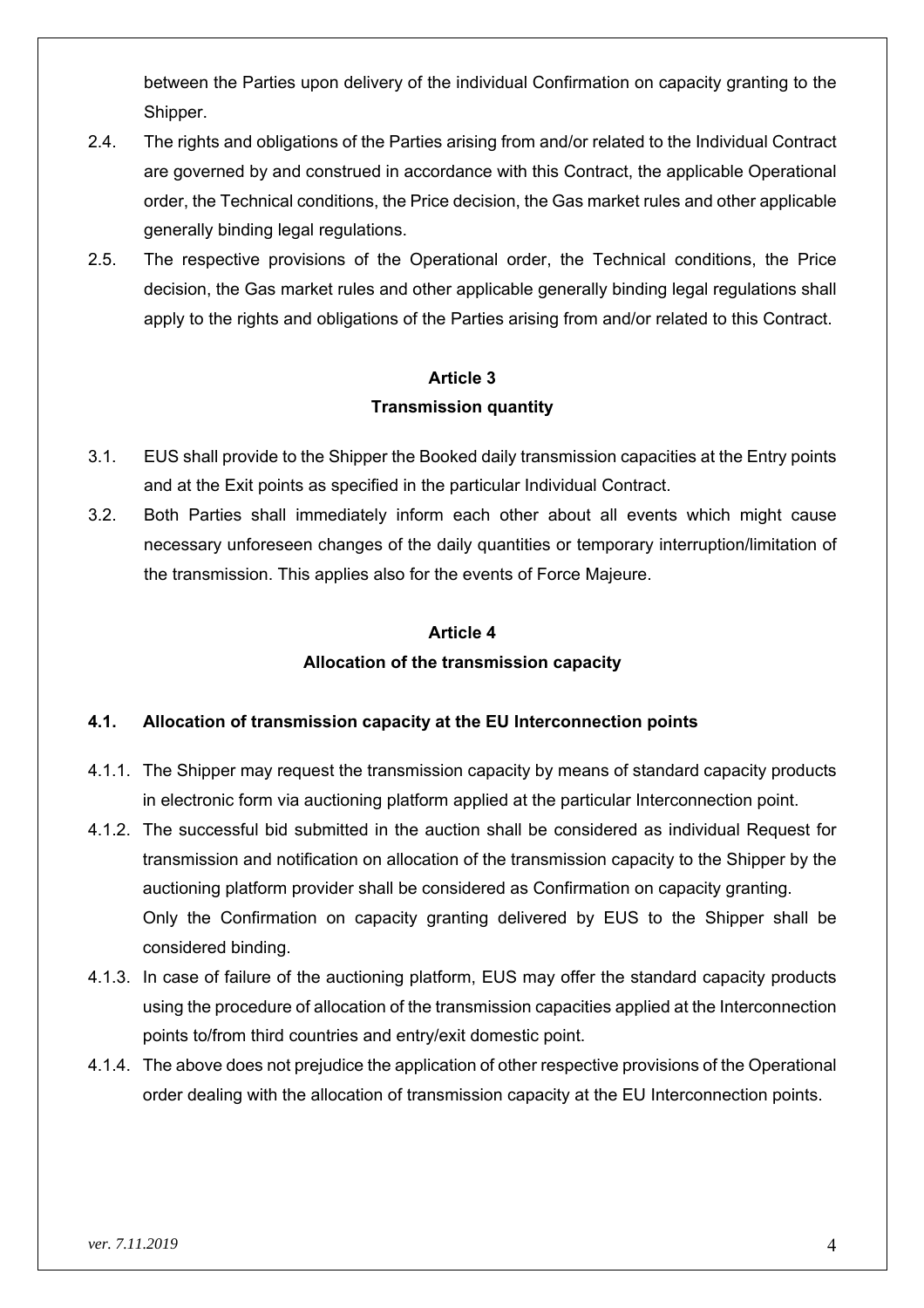# **4.2. Allocation of the transmission capacities at the Interconnection points to/from third countries and entry/exit domestic point**

- 4.2.1. Allocation of transmission capacities at the Interconnection points to/from third countries and entry/exit domestic point is performed based on the first-come-first-served principle.
- 4.2.2. The Shipper may request the transmission capacity using the form request for transmission (request for access to the transmission network and gas transmission) published on the EUS webpage.
- 4.2.3. The Shipper may use also electronic capacity booking provided by EUS on its web page using its online booking system as an alternative. Thereto EUS will provide to the Shipper's authorized representative(s) login(s) and password(s) for access to the EUS online booking system.
- 4.2.4. Electronic request shall mean Request for transmission and electronic confirmation shall mean Confirmation on capacity granting.
- 4.2.5. In case of failure of EUS online booking system the Shipper shall use the form request for transmission published on the EUS webpage.
- 4.2.6. The above does not prejudice the application of other respective provisions of the Operational order dealing with the allocation of transmission capacities at the Interconnection points to/from third countries and entry/exit domestic point.

#### **Article 5**

#### **Entering into force and validity of the Contract**

- 5.1. This Contract shall become valid and enter into force after the signing by both Parties. This Contract shall be concluded for definite period till . For the avoidance of doubt, the end of the validity/termination of this Contract shall not affect any rights related to services provided by EUS under this Contract and/or Individual Contracts before such date, including the rights with regard to payment.
- 5.2. Pursuant to this Contract the Parties are entitled to conclude particular Individual Contracts for transmission of Natural gas within the period of validity of this Contract. In each case the transmission shall end on the last day of the validity of this Contract at the latest.

### **Article 6 Gas delivery**

6.1. EUS shall be obliged to take quantities of Natural gas from the Shipper delivered at the Entry points up to the corresponding Booked daily transmission capacity and shall simultaneously deliver to the Shipper quantities of Natural gas with the same quality at the Exit Points. EUS takes full responsibility for the transmission of Natural gas from the Entry points to the Exit points where the Natural gas is delivered to the Shipper or its authorized representative. The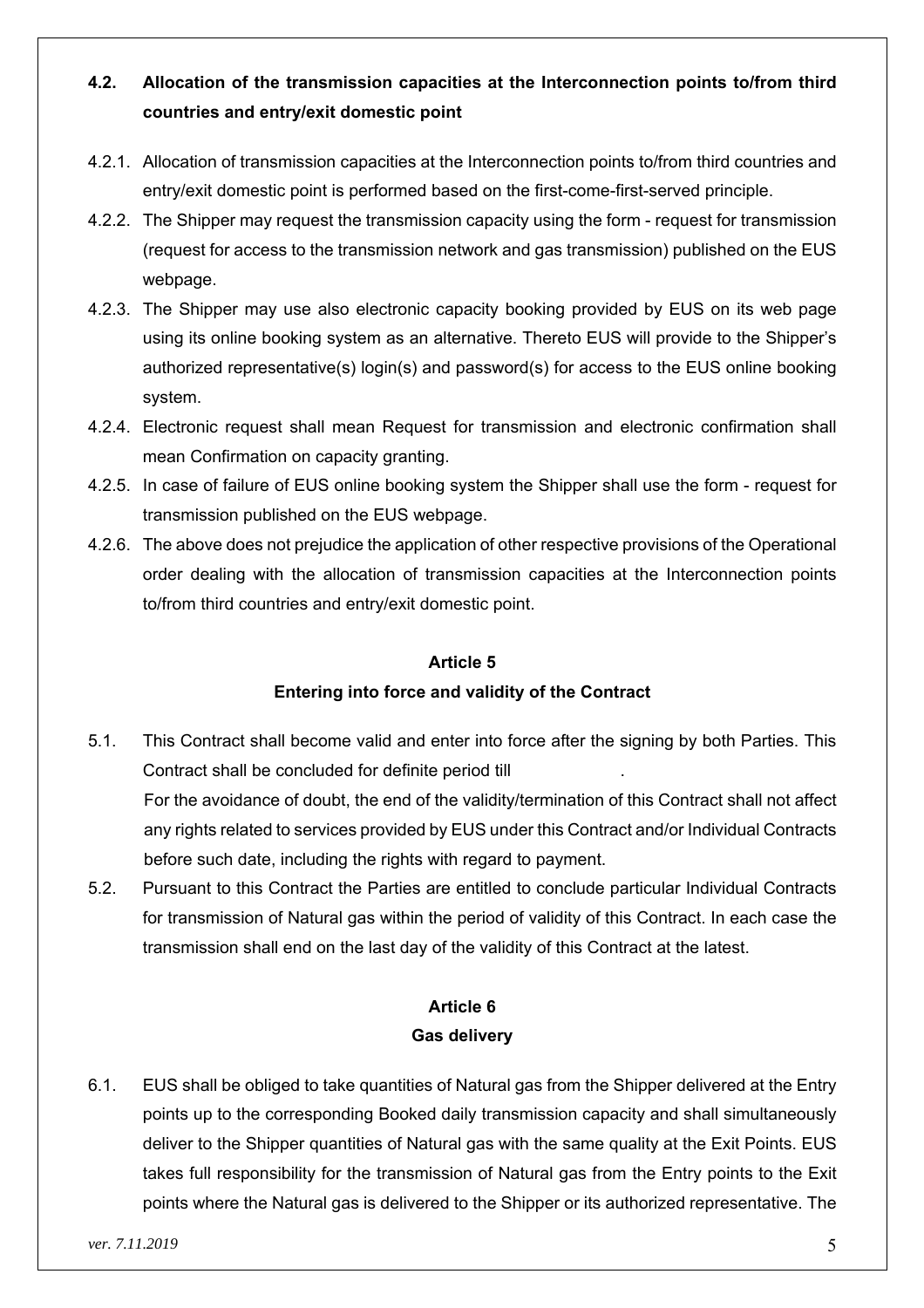ownership of quantities of Natural gas shall stay with the Shipper. For the avoidance of doubt, EUS is not liable at any circumstances for the delivery of the Gas at the Entry point and/or take-over of the Gas at the Exit point by the third party (parties).

- 6.2. Quality and quantity of Natural gas delivered to EUS at the Entry points shall be ascertained at the Metering station at the Entry points together with Natural gas of other shippers.
- 6.3. The Shipper shall assure that Natural gas quality at the Entry points shall correspond to the parameters as defined in the Technical Conditions.
- 6.4. The Shipper shall assure that Natural gas is delivered at the respective Entry point at the following pressure:

| Entry point    | Minimal pressure (MPa*) |
|----------------|-------------------------|
| Lanžhot        | 5.67                    |
| Baumgarten     | 4.9                     |
| Veľké Zlievce  | 6.7                     |
| Veľké Kapušany | 4.9                     |
| <b>Budince</b> | 5.25                    |

\*MPa - difference between absolute Gas pressure and atmospheric pressure

6.5. EUS shall deliver Natural gas at the respective Exit point at the following pressure

| Exit point     | Minimal pressure (MPa*) |
|----------------|-------------------------|
| Lanžhot        | 5.67                    |
| Baumgarten     | 4.9                     |
| Veľké Zlievce  | 5.3                     |
| Veľké Kapušany | 4.9                     |
| <b>Budince</b> | 4.705                   |

only provided that the pressure at the Entry points, stated in Article 6.4 of this Contract, is preserved.

\*MPa - difference between absolute Gas pressure and atmospheric pressure

6.6. In case of difference between Gas pressure values as defined above and the Gas pressure values defined in the Technical conditions, the Gas pressure values stipulated in the Technical conditions shall prevail.

#### **Article 7**

#### **Repairs and maintenance works**

- 7.1. EUS shall inform the Shipper about relevant repair and maintenance works on the transmission system of EUS in writing by letter or e-mail at the latest forty-two (42) Days before the beginning of such repair works.
- 7.2. If a previously defined and planned repair period has to be changed, then such a modification must be communicated to the Shipper as soon as possible.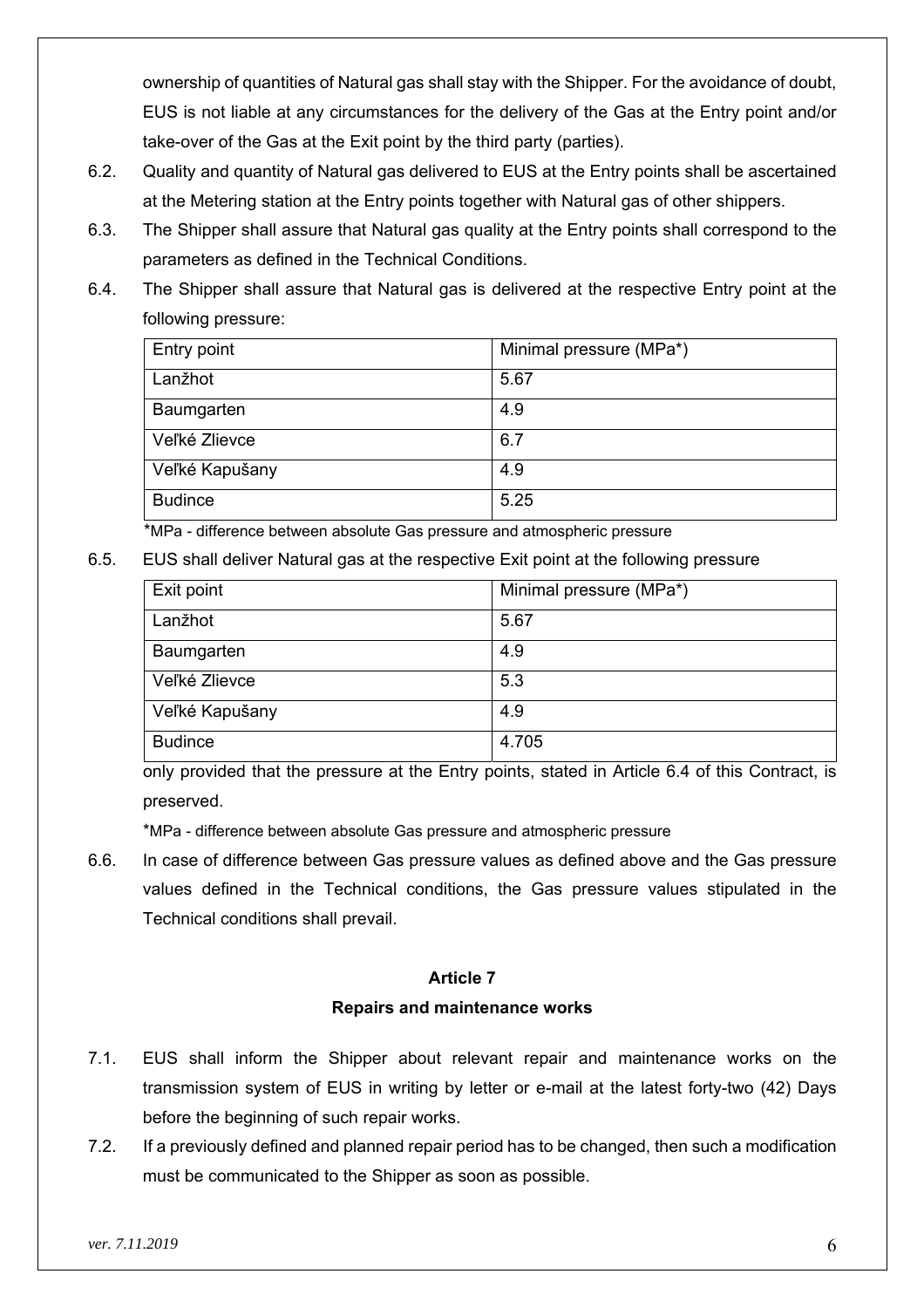7.3. As soon as EUS is aware of necessary but unforeseen repair works on a transmission network, which might limit or interrupt transmission for the Shipper, EUS is obliged to inform without any delay the Shipper on the duration of such works by a letter, email or a fax as well as to inform about the scope of such works.

### **Article 8 Transmission fee**

- 8.1. The Shipper shall pay to EUS the Transmission fee. This Transmission fee shall be calculated in accordance with the Price decision for each Individual Contract upon tariff rates for the Booked daily transmission capacities, including neutrality charge, at the Entry points and at the Exit points as requested by the Shipper in the particular individual Request for transmission and confirmed by EUS in the particular individual Confirmation on capacity granting.
- 8.2. The Transmission fee  $(P_t)$  for transmission from the Entry points to the Exit points is a sum that shall be calculated in the following way:

$$
P_t = \sum_{i=1}^n P_i
$$

where:

 $P<sub>t</sub>$  – Transmission fee based on the Booked daily transmission capacities for the relevant period (t), expressed in EUR;

n – number of Booked transmission capacities specified in the particular individual Confirmation on capacity granting;

Pi - payment for individual Booked daily transmission capacity Ci, calculated as:

 $P_i = C_i * T_i + C_i * Nch_i * n_i$ 

 $C_i$  – respective Booked transmission capacity as specified in the particular individual Confirmation on capacity granting expressed in MWh/day;

 $T_i$  - respective tariff rate at the relevant Entry or Exit point as specified in the particular individual Confirmation on capacity granting and expressed in EUR/(MWh/d)/y;

 $Nch_i$  – neutrality charge as specified in Price decision in  $\epsilon$ /MWh

 $n_i$  – number of days of the respective Booked transmission capacity

8.3. All the calculations for identification of the Transmission fee pursuant to this Article 8 shall be rounded to 2 decimal places. Should the digit on the third decimal place be equal to or lower than 4, the figure on the second decimal place shall not be changed; and should the digit on the third decimal place be equal to or higher than 5, the figure on the second decimal place shall be increased by adding the digit 1.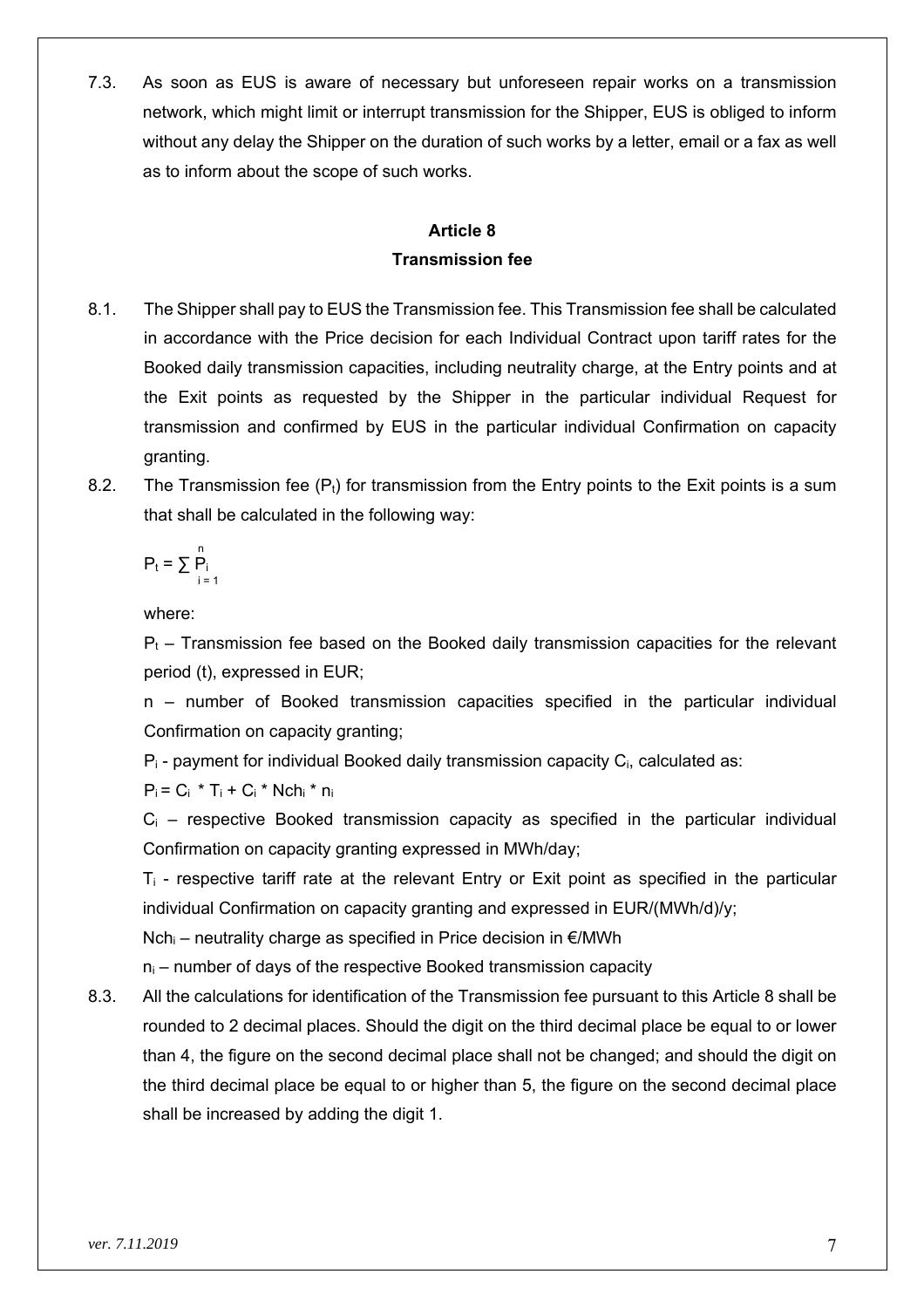### **Article 9**

#### **Gas for operational needs**

9.1. Additionally to the Transmission fee specified in Article 8 the Shipper shall provide EUS with the quantity of Natural gas for operational needs (hereinafter referred to as "**Gas for operational needs**")

# 9.2. The Shipper shall provide the Gas for operational needs in the following form:  $\Box$  in kind

 $\Box$  in monetary form

- 9.3. The tariff rate(s) for the Gas for operational needs for the Booked daily transmission capacities at the Entry points and at the Exit points as requested by the Shipper in the particular individual Request(s) for transmission shall be specified in the particular individual Confirmation(s) on capacity granting in accordance with the Price decision.
- 9.4. In case the Parties agree that the Gas for operational needs shall be provided by the Shipper in monetary form then the fee for Gas for operational needs shall be calculated as follows:

$$
G_t = \sum_{i=1}^n G_i
$$

where:

 $G<sub>t</sub>$  – fee for the Gas for operational needs based on the daily transmission quantities for the relevant period (t), expressed in EUR;

n – number of Days for the respective transmission period;

Gi - payment for Gas for operational needs in respective Day of transmission, calculated as:

$$
G_i = \sum_{i=1}^n GfON_i * R_i
$$

n - number of respective Entry points and Exit points defined in particular Individual Contract(s) in respective Day of transmission.

GfONi - respective quantity of the Gas for operational needs expressed in MWh/d and calculated as: allocated quantity of transmitted Gas for the respective Entry point(s) and Exit point(s) as booked in particular Individual Contract(s) on respective Day and multiplied by the Gas for operational needs tariff rate stipulated in particular individual Confirmation(s) on capacity granting.

 $R_i$  – respective Reference Gas price relevant for the respective Day of transmission expressed in €/MWh;

9.5. The fee for the Gas for operational needs shall be rounded to 2 decimal places. Should the digit on the third decimal place be equal to or lower than 4, the figure on the second decimal place shall not be changed; and should the digit on the third decimal place be equal to or higher than 5, the figure on the second decimal place shall be increased by adding the digit

1.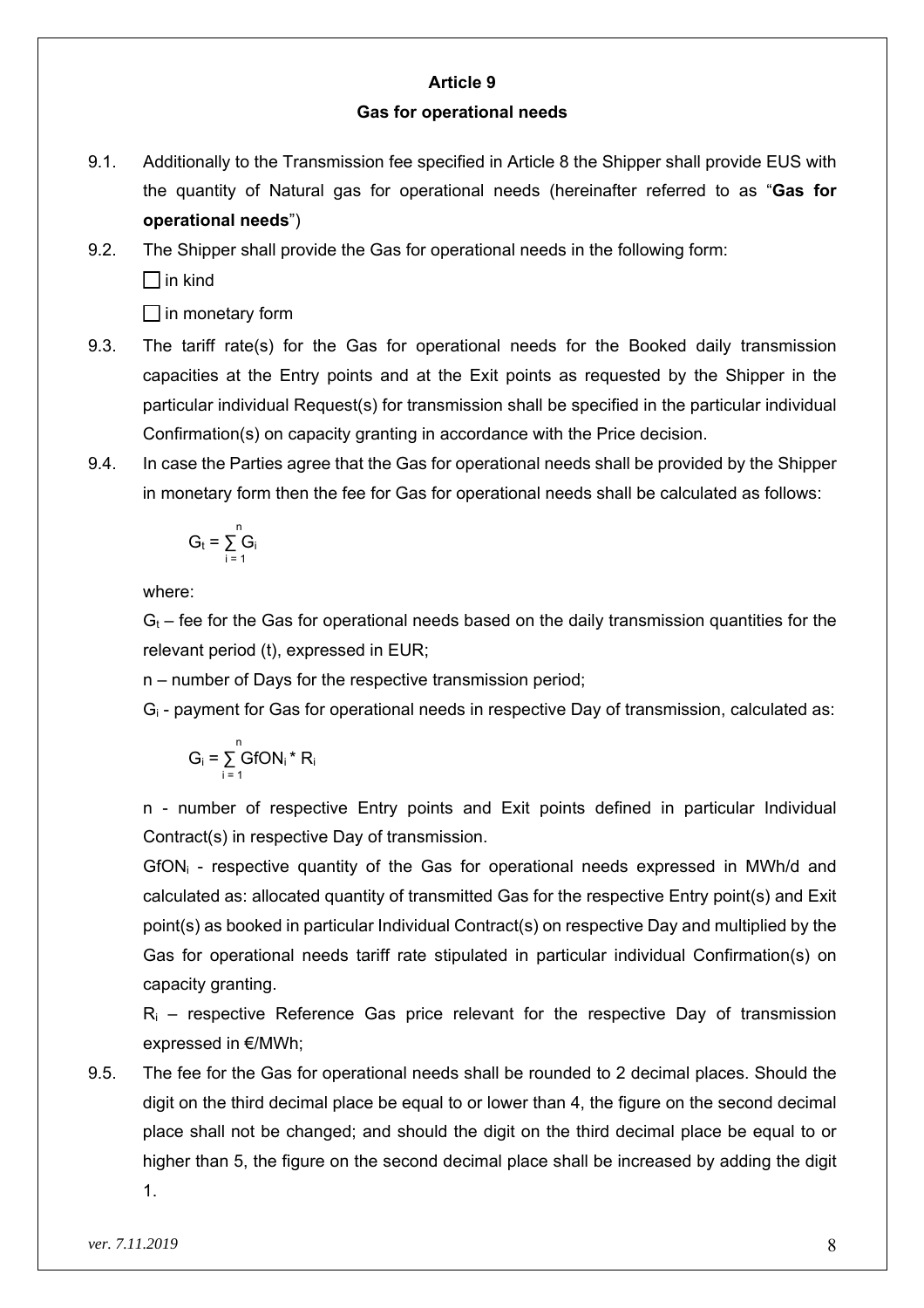### **Article 10 Imbalance charge**

In addition to the Transmission fee and the provision of Gas for operational needs, the Shipper shall be charged / paid for its imbalance according to the respective provisions of the Operational order and the Price decision (hereinafter referred to as "**Imbalance charge**").

### **Article 11 Billing and Payment**

- 11.1. The Shipper shall pay to EUS for the access to the transmission network and Gas transmission the Transmission fee as stipulated in Article 8 regardless of whether the Booked daily transmission capacity has been totally used or not. In addition, the Shipper shall pay to EUS the fee for Gas for operational needs if provided in monetary form in accordance with Article 9 and the Imbalance charge in accordance with Article 10 as may be applicable.
- 11.2. The provisions on billing and payment pursuant to the Operational order with respect to the Transmission fee (including neutrality charge) and the Imbalance charge shall be applied.
- 11.3. The fee for the Gas for operational needs as set forth in Article 9 if provided in monetary form shall be paid on the basis of monthly settlement invoices, issued by EUS in EUR at the latest on the first Working day following the 10<sup>th</sup> calendar day and shall become due on the first Working day following the  $25<sup>th</sup>$  calendar day of the Month following the Month for which the fee for the Gas for operational needs is paid. The monthly fee shall be rounded to 2 decimal places. If EUS is in delay with the delivery of the invoice, due date shall be postponed by same number of days as is the duration of such delay.
- 11.4. The Shipper shall assign payments for amounts due to the account of EUS, IBAN SK78 1100 0000 0029 3570 0511 with the bank Tatra banka a.s., Bratislava branch, SWIFT code: TATRSKBX, or any other bank account duly notified by EUS to the Shipper.
- 11.5. If the Shipper is in delay with its payment then the Shipper shall pay to EUS the late charges at a rate of 3 % above the 3-months Euribor interest rate starting from the date when the invoice was due.
- 11.6. The invoicing shall be performed in accordance with all the requirements as prescribed by the applicable Slovak legislation on value added tax (at present the Act No. 222/2004 Coll.). The Parties are governed in tax issues by the legal framework valid in Slovak Republic excluding the possibility to take over the tax obligation to the other Party.
- 11.7. Any complaints concerning the invoices must be submitted immediately, not later than five (5) calendar days after the date of delivery of an invoice.
- 11.8. The Shipper declares that the natural gas transmitted by EUS´s gas transmission network under this Contract is placed under the European Union transit procedure when entering the territory of the Slovak Republic and therefore is of "non-Union goods" status as defined in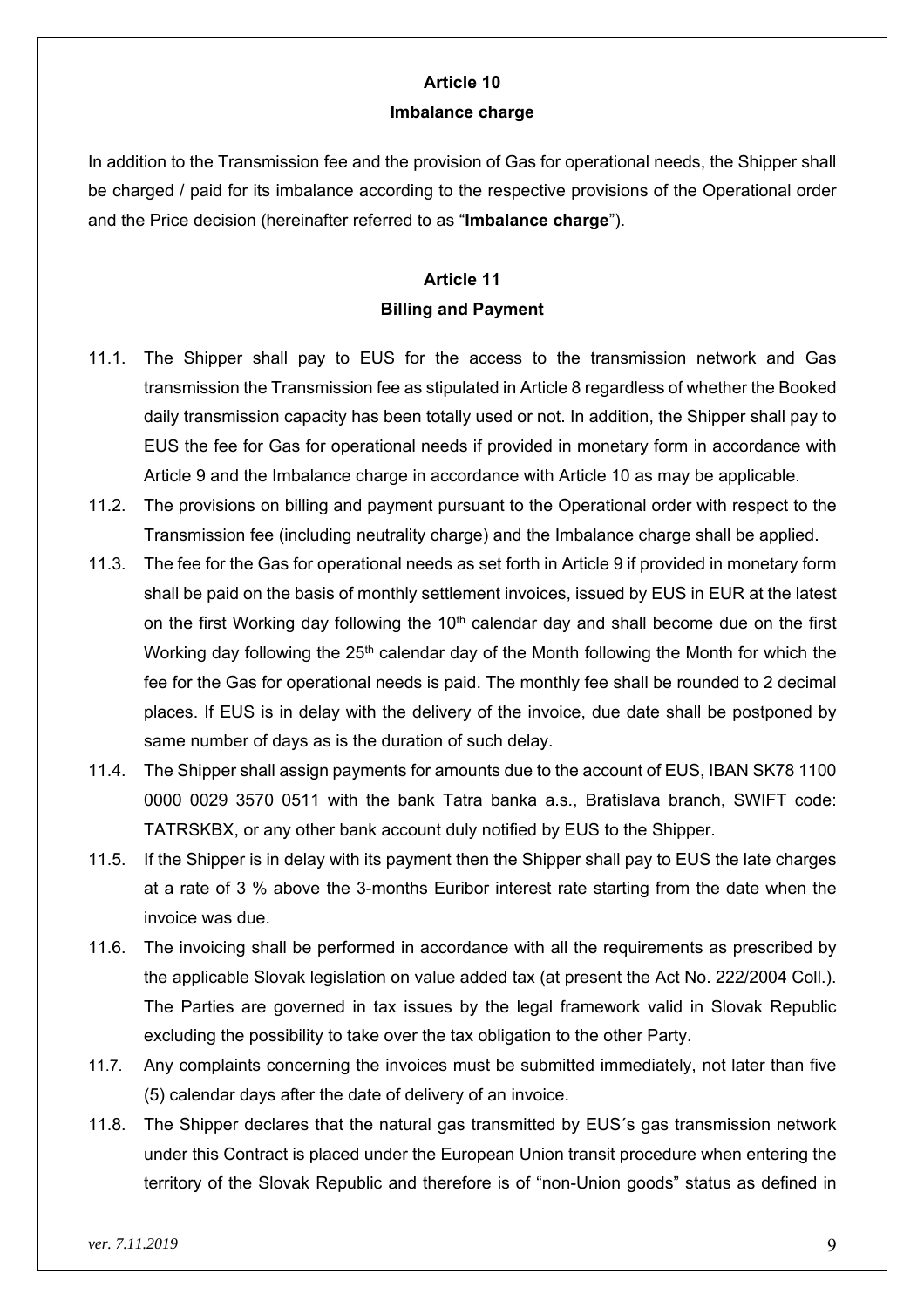Regulation (EU) No. 952/2013 of the European Parliament and of the Council, of 9 October 2013, laying down the Union Customs Code.

The Shipper undertakes to inform EUS within 30 days if the declaration given above have failed or ceased to be true and accurate at any time during the validity of this Contract. In the event that the Shipper fails to inform EUS pursuant to this paragraph, the Shipper shall indemnify, defend and hold EUS harmless and indemnified in respect of any and all VAT, penalties and interest incurred by the Shipper as a result of its failure to comply with the above undertaking.

## **Article 12 Financial guarantee**

12.1. In order to secure any potential claims of EUS under this Contract, the Shipper shall provide EUS with a financial guarantee in the form of:

 $\square$  an irrevocable, unconditional bank quarantee in favour of EUS payable on first demand  $\Box$  a cash collateral.

The bank guarantee shall not expire sooner than two months after the expiration of the last Booked daily transmission capacity. Partial drawings should be allowed. All costs related to this bank guarantee shall be covered by the Shipper. The bank guarantee must be issued, and if relevant confirmed, by a bank with Moody's long term credit rating of not less than Baa2 or Standard & Poor's BBB. The language of the document is English or Slovak.

Financial guarantee in the form of collateral is payable to the following collateral bank account of EUS: IBAN SK59 0200 0000 0000 0012 5858 with the bank VÚB, a.s., Bratislava branch, SWIFT: SUBASKBX. Financial guarantee in the form of collateral shall not be considered as a down payment for transmission services.

12.2. EUS is entitled to use the relevant financial guarantee only in order to satisfy its claims towards the Shipper under this Contract. EUS is allowed to use financial guarantee when Shipper is in delay with the payment under this Contract for minimum three (3) calendar days. Obligation to pay to EUS delay interest under Article 11.6. shall remain unaffected. The Shipper shall maintain the financial guarantee, including its amendments, in the agreed amount valid and effective during the effectiveness of the Booked daily transmission capacity. The Shipper shall update the financial guarantee immediately (not later than three (3) calendar days) following performance of the payment to EUS under the financial guarantee according to this Contract.

EUS shall return unspent financial resources of the cash collateral without any bank interests to the Shipper not later than two months after the termination of this Contract.

12.3. The Shipper shall maintain a sufficient level of the financial guarantee in favour of EUS. A sufficient level of the financial guarantee shall be considered the amount which is at least equal to two forecasted average monthly payments of the Transmission fee (including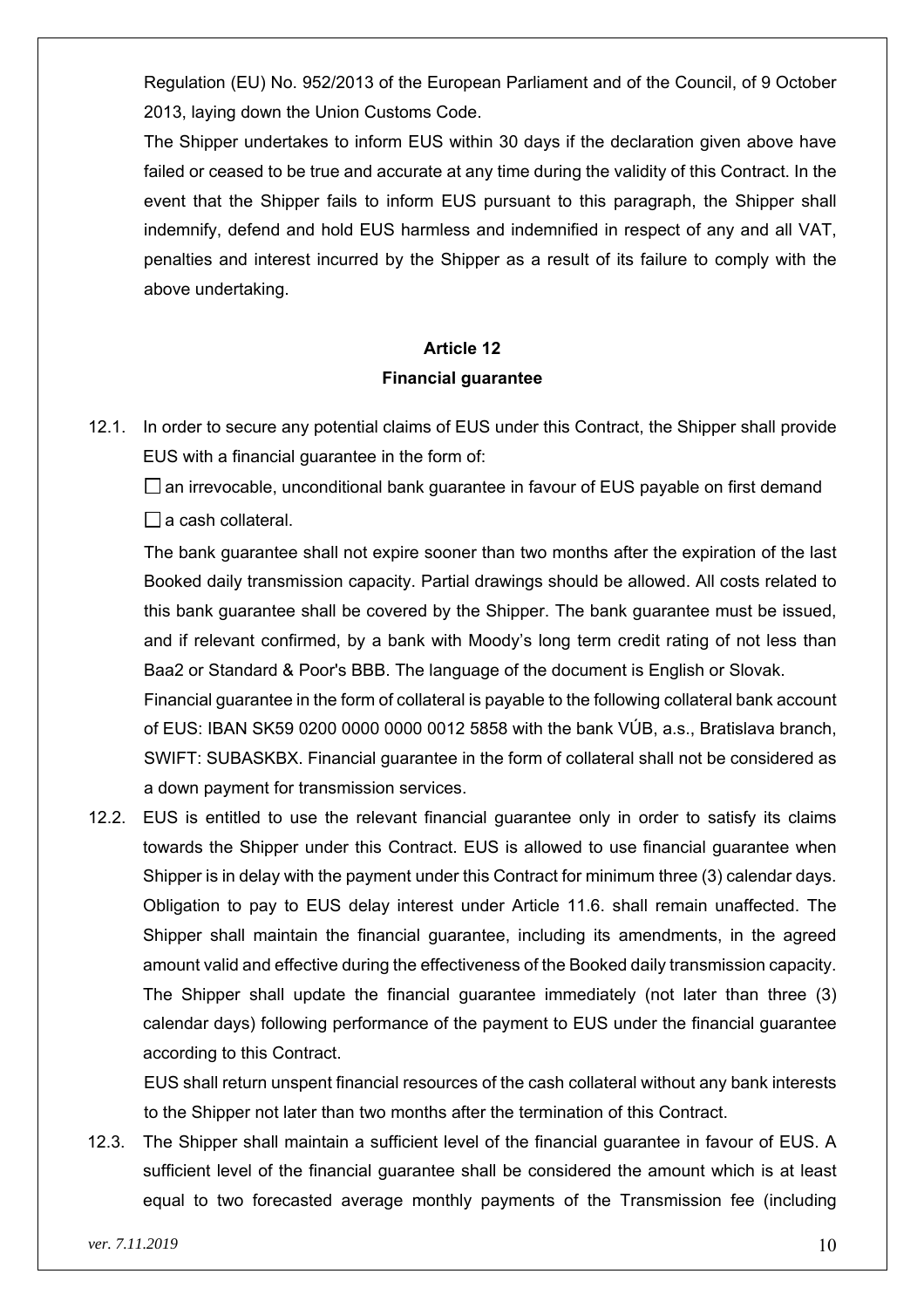neutrality charge), the fee for Gas for operational needs if provided in monetary form and potential Imbalance charges. In case of Booked daily transmission capacity for less than 2 months, the amount of financial guarantee shall represent the total payment for Transmission fee (including neutrality charge), the fee for Gas for operational needs if provided in monetary form and potential Imbalance charges. EUS has the right to ask the Shipper to increase the financial guarantee in advance if the additional requested capacity should not be covered by existing financial guarantee. EUS shall not accept individual Requests for transmission and shall not provide individual Confirmation for capacity granting in case that financial guarantee of the Shipper is lower than required financial guarantee under this Article taking into account already booked as well newly requested Booked daily transmission capacities. EUS is not obliged to grant the additional capacity if such increase of financial guarantee is refused by the Shipper.

# **Article 13 Dispatching centers**

Dispatching is performed for EUS by: eustream, a.s., Commercial Dispatching com.dispatching@eustream.sk Dispatching is performed for the Shipper by:

The Parties shall exchange relevant contact details, addresses and responsible persons of Dispatch centers.

# **Article 14 Shipper codes**

The Parties shall communicate issues regarding the relationship between the Shipper and the shippers upstream and downstream of the EUS transmission system by using shared Shipper codes. The Shipper code for the Shipper will be designated by Commercial Dispatching. The Shipper shall inform EUS about changes of Shipper's respective Upstream-Downstream pairs at least five (5) days in advance.

# **Article 15 Balancing**

The provisions on Balancing as defined in the Operational order shall be applied.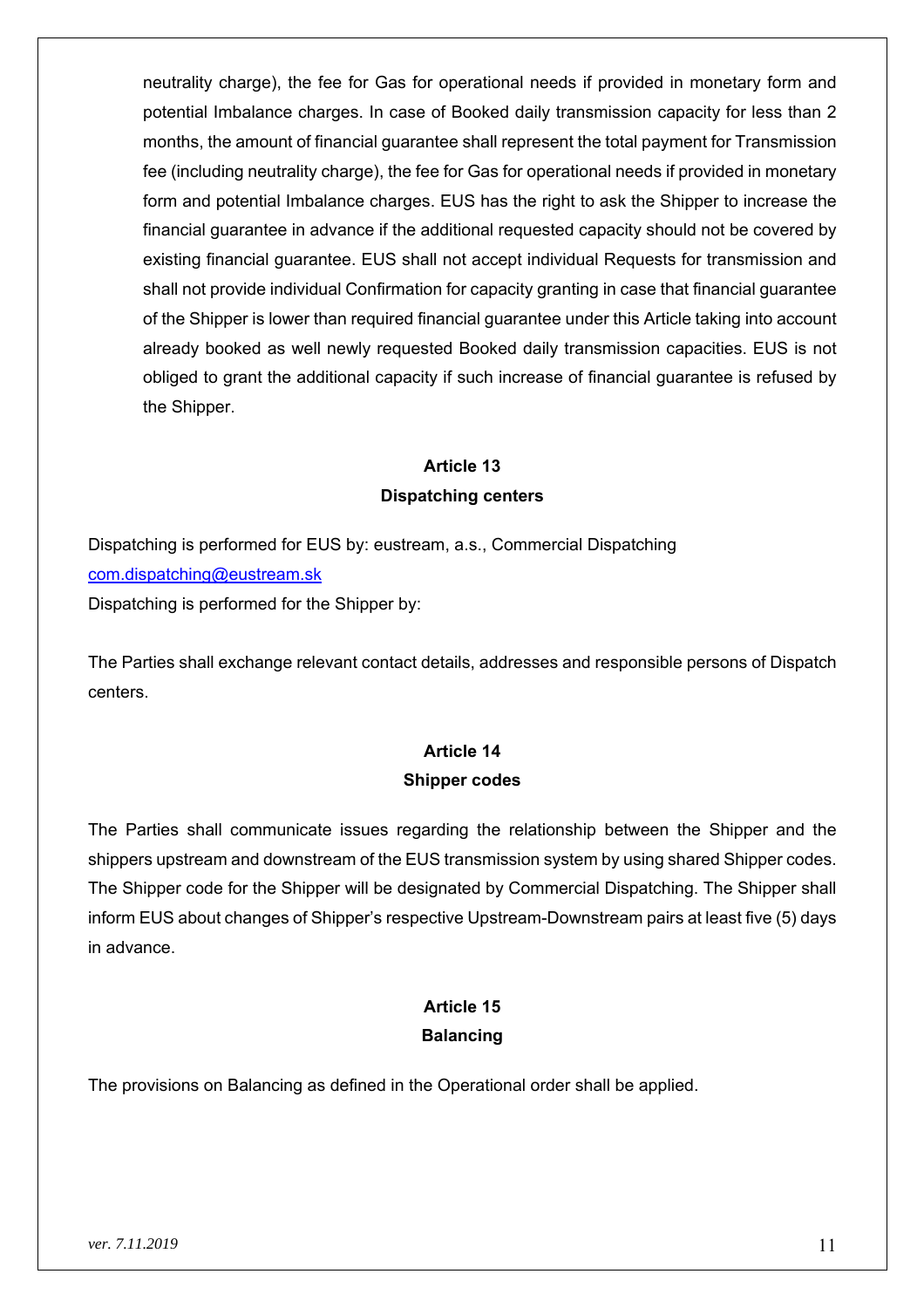### **Article 16 Arbitration clause**

- 16.1. This Contract shall be governed by and construed in accordance with the laws of the Slovak Republic with the exclusion of all rules and regulations governing conflict of laws.
- 16.2. The Parties shall do their best to solve amicably any disagreement or dispute arising between them in connection with this Contract through negotiations.
- 16.3. Where no such settlement is reached within thirty (30) Days after receiving a written notice of the affected Party, either Party may, by giving a written notice to the other Party, refer the matter to arbitration as stipulated hereinafter.
- 16.4. All disputes arising out of this Contract or related to its violation, termination or nullity shall be finally settled under the Rules of Arbitration and Conciliation of the Slovak chamber of commerce and industry. The place of arbitration shall be the arbitration court of the Slovak chamber of commerce and industry, Bratislava.
- 16.5. The award shall be final and binding for both Parties.

# **Article 17 Assignment of Contract, Cession of claims**

- 17.1. Neither Party may assign the Individual Contract, either in whole or partially, to the third party, without prior written consent given by the other Party which cannot be unreasonably withheld. The consent with the partial assignment shall be withheld in case that the resulting Individual Contract is not in full compliance with applicable binding legislation of the Slovak Republic. EUS has a right to withhold consent with the assignment if the creditworthiness of the third party does not match the level of the creditworthiness of the Shipper. The third Party (assignee) is always obliged to provide the financial guarantee at the respective amount and quality as the Shipper before the assignment shall enter into force.
- 17.2. Neither Party may cede its claims from Contract to a third party without the other Party's prior written consent.
- 17.3. Written notice/agreement as defined hereinabove must be signed by the authorized representative(s) of the Parties.

### **Article 18 Confidentiality**

18.1. All information shared between EUS and the Shipper concerning the Contract and Individual Contract is considered as confidential and no Party may reveal such information to third parties without the previous written consent of the other Party. The Party, which was requested to provide a consent to disclosure of confidential information, must provide the